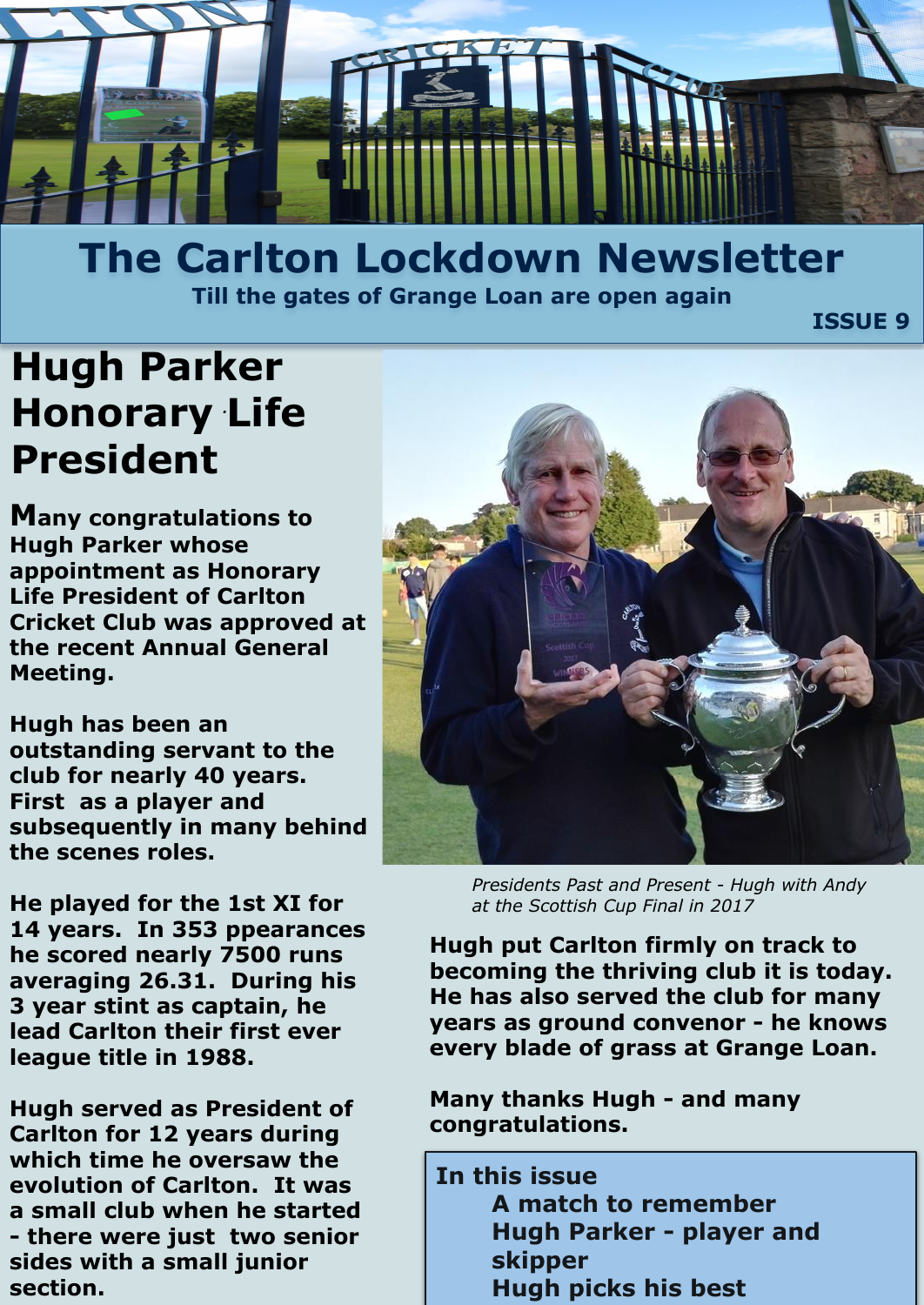## **My Match to Remember**

*Hugh Parker shares happy memories of Carlton's first League win in 1988.*

**The 1988 team was very different to the youthful sides of today! It was however a talented and very experienced (old!) team ranging from a young Jim Govan through to Alun Davies and George Innes who were in their 50's. 1988 was a very wet season so our two spinners were key - George had a year to remember taking 49 wickets @ 12.59 while Jim took 51 wickets @ 20.98**

**Although having only one defeat, we trailed Kirkcaldy towards the end of the season. That changed on the second last game when we bowled out Watsonians at Myreside in the last couple of overs to win while Kirkcaldy were beaten by a batting blitz from Omar Henry at The Tryst.**

**So we were top with one game to go! It therefore all came down to a last day shoot out at Grange Loan vs Kirkcaldy. It was a bright but windy day and we batted first. A solid opening from Bob Marsden and Parker laid a base. There followed a fine innings from Richard Swan to get us to 187 for 6, which was a competitive total in the days of uncovered wickets.**

**In reply, Richard Dickinson and Jim Govan did a sterling job bowling up the hill and into the gale! George Innes provided the key moment bowling their Indian Test player Wookeri Raman, who was looking dangerous, through the gate with a beauty.**

**Grange Loan went wild and I thought the roof was going to come off the old pavilion with the roar of approval! Wickets fell at regular intervals with George ending up with five and Jim four as Kirkcaldy were bowled out for 128.**

**Our first league title won and with an all amateur side. Having already defeated Heriots to win the Masterton Trophy, we were crowned Famous Grouse Scottish Team of the Year. George won the Bowler of the Year and Jim the All Rounder of the Year. All this in our 125th anniversary year, and fittingly, Margaret Masterton was still alive to see it.** 

**Seven Carlton players played in the district side that year which won the District Championship and went down south and all the way to the NCA Cup Final losing to Kent at Canterbury.**

**A year to remember especially that day, and night, at Grange Loan!**

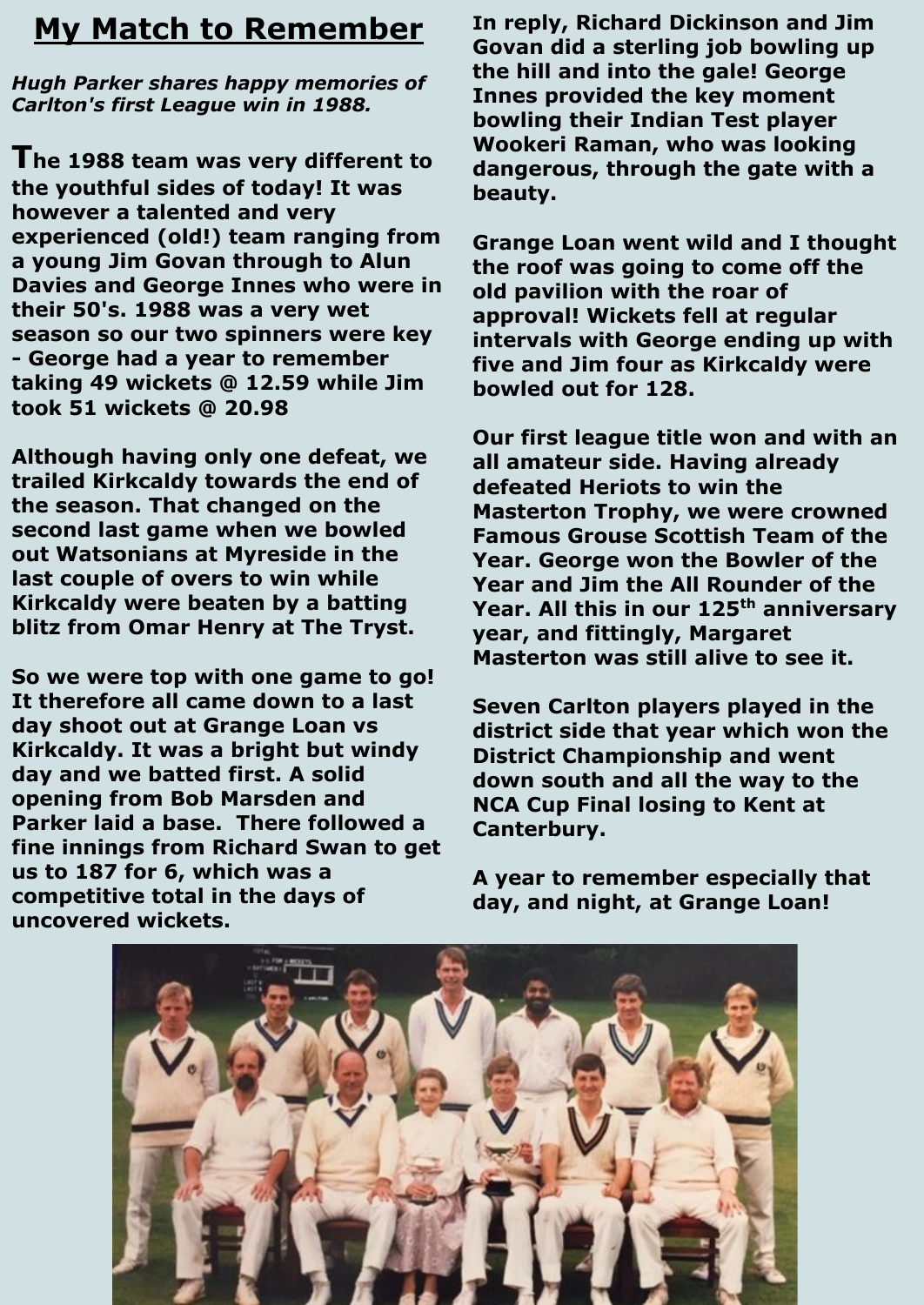## **Andy Macpherson tells us about Hugh Parker the player and skipper**



**Hugh was an opening bat throughout his career and he loved that role. He was a brave, tough, well organised batsman, who played quick bowling well and sold his wicket very dearly. I don't recall him wearing a helmet and in the 1980's some of the international pros we played against were genuinely quick.**

**Hugh played quick bowling by moving back and across to off stump as his pre-delivery movement and was very adept at dropping short balls into gaps with soft hands, and running quick singles. Taking quick singles was a big part of Hugh's batting and he placed the ball well into gaps. Against spin he was not one for coming down the wicket and I never saw him get out stumped! Again he played the ball well into gaps and when in he would make good use of what is now known as the slog sweep.**

**There was one game in 1983, the year before I joined, when Carlton played at Grange Loan against Stenhousemuir who had Derek Stirling, a young, quick test bowler from New Zealand. Hugh opened with Mike Evans, who, helmetless, tried to hook a short ball from Stirling in the first over and was badly hit in the face. A bloodied Evans had to be helped from the field.** 

**Scotland captain Richard Swan joined Hugh and a big partnership followed. Hugh scored 86 not out (3 fours, one six), RG was bowled Rycroft for 79 (1 six, 9 fours) after sledging Derek Stirling. Swan knew that if he wound Stirling up, his accuracy would go to pot as he tried to knock his block off. Hugh, at the other end, was not amused as he copped his fair share of the flack from the fired-up Kiwi Test opener. But in characteristic fashion he kept finding the gaps.**

**Hugh also played for the East of Scotland senior side in the old 4 district competition.**

#### **Captain Hugh**

**Hugh was an old school captain every run saved in the field was like gold dust. Any run needed to be earned, just as he had to do when he batted. With no fielding circles in those days, he was not frightened to push fields back to give singles to top pros who were batting well to deprive them of the strike. We could play a different game against the local amateurs. At times this drove pros mad, but often worked in our favour.**